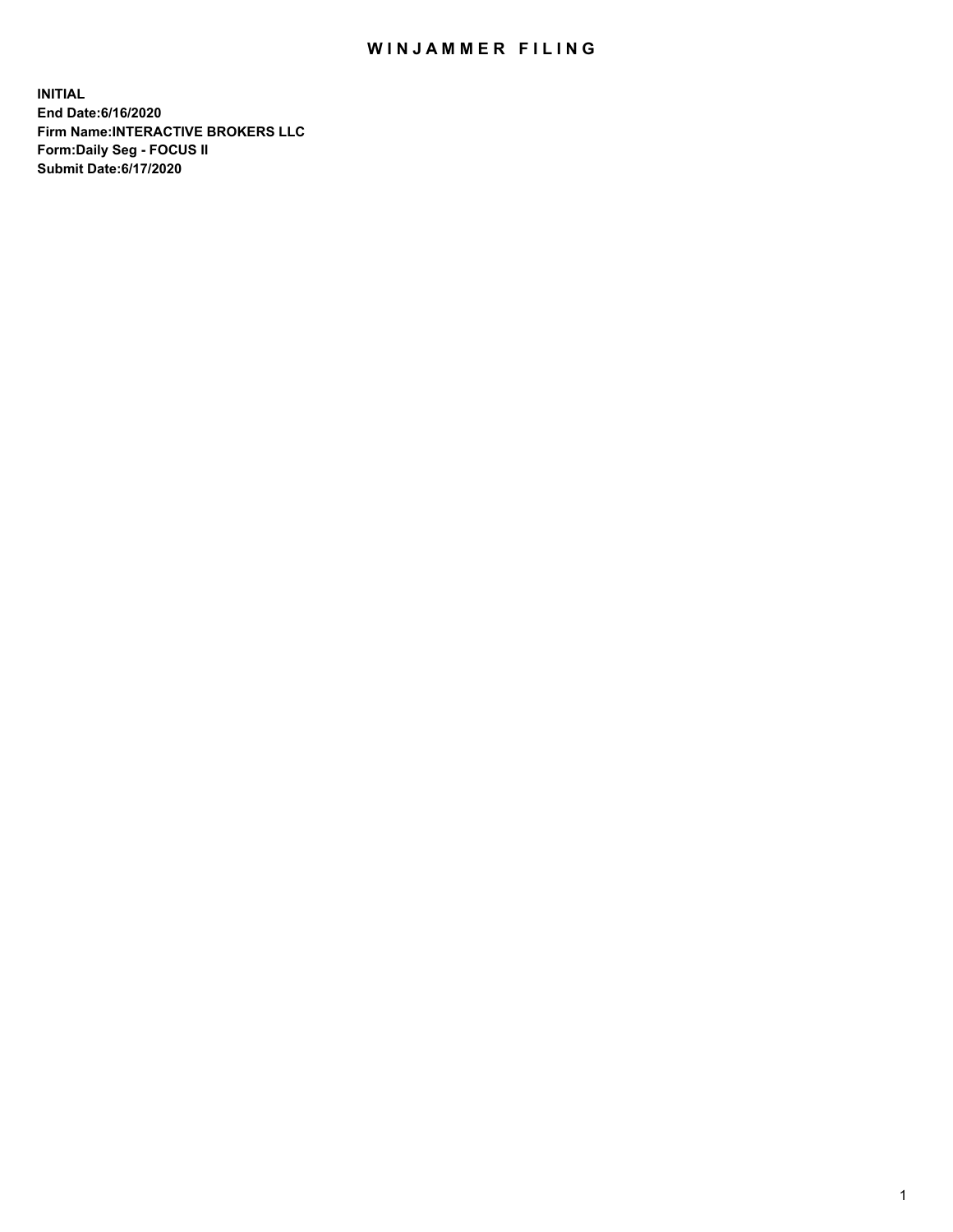**INITIAL End Date:6/16/2020 Firm Name:INTERACTIVE BROKERS LLC Form:Daily Seg - FOCUS II Submit Date:6/17/2020 Daily Segregation - Cover Page**

| Name of Company                                                                                                                                                                                                                                                                                                                | <b>INTERACTIVE BROKERS LLC</b>                                                   |
|--------------------------------------------------------------------------------------------------------------------------------------------------------------------------------------------------------------------------------------------------------------------------------------------------------------------------------|----------------------------------------------------------------------------------|
| <b>Contact Name</b>                                                                                                                                                                                                                                                                                                            | James Menicucci                                                                  |
| <b>Contact Phone Number</b>                                                                                                                                                                                                                                                                                                    | 203-618-8085                                                                     |
| <b>Contact Email Address</b>                                                                                                                                                                                                                                                                                                   | jmenicucci@interactivebrokers.c<br>om                                            |
| FCM's Customer Segregated Funds Residual Interest Target (choose one):<br>a. Minimum dollar amount: ; or<br>b. Minimum percentage of customer segregated funds required:% ; or<br>c. Dollar amount range between: and; or<br>d. Percentage range of customer segregated funds required between:% and%.                         | <u>0</u><br>$\overline{\mathbf{0}}$<br>155,000,000 245,000,000<br>0 <sub>0</sub> |
| FCM's Customer Secured Amount Funds Residual Interest Target (choose one):<br>a. Minimum dollar amount: ; or<br>b. Minimum percentage of customer secured funds required:% ; or<br>c. Dollar amount range between: and; or<br>d. Percentage range of customer secured funds required between:% and%.                           | <u>0</u><br>$\overline{\mathbf{0}}$<br>80,000,000 120,000,000<br>0 <sub>0</sub>  |
| FCM's Cleared Swaps Customer Collateral Residual Interest Target (choose one):<br>a. Minimum dollar amount: ; or<br>b. Minimum percentage of cleared swaps customer collateral required:% ; or<br>c. Dollar amount range between: and; or<br>d. Percentage range of cleared swaps customer collateral required between:% and%. | <u>0</u><br>$\underline{\mathbf{0}}$<br>0 <sub>0</sub><br>0 <sub>0</sub>         |

Attach supporting documents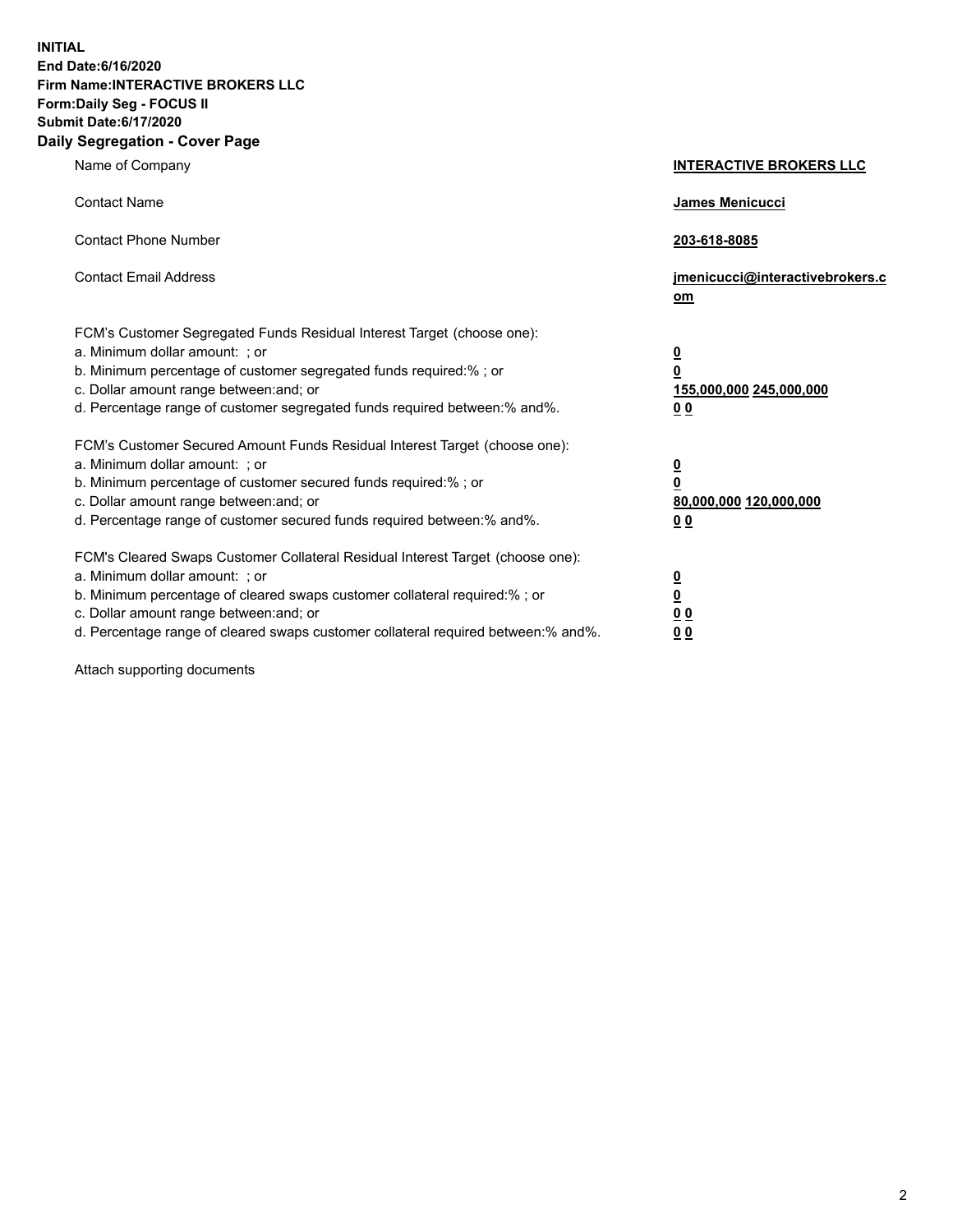**INITIAL End Date:6/16/2020 Firm Name:INTERACTIVE BROKERS LLC Form:Daily Seg - FOCUS II Submit Date:6/17/2020 Daily Segregation - Secured Amounts**

|     | Daily Segregation - Secureu Amounts                                                         |                                          |
|-----|---------------------------------------------------------------------------------------------|------------------------------------------|
|     | Foreign Futures and Foreign Options Secured Amounts                                         |                                          |
|     | Amount required to be set aside pursuant to law, rule or regulation of a foreign            | $0$ [7305]                               |
|     | government or a rule of a self-regulatory organization authorized thereunder                |                                          |
| 1.  | Net ledger balance - Foreign Futures and Foreign Option Trading - All Customers             |                                          |
|     | A. Cash                                                                                     | 591, 166, 405 [7315]                     |
|     | B. Securities (at market)                                                                   | $0$ [7317]                               |
| 2.  | Net unrealized profit (loss) in open futures contracts traded on a foreign board of trade   | -1,219,202 <sup>[7325]</sup>             |
| 3.  | Exchange traded options                                                                     |                                          |
|     | a. Market value of open option contracts purchased on a foreign board of trade              | 3,873,290 [7335]                         |
|     | b. Market value of open contracts granted (sold) on a foreign board of trade                | -2,028,394 [7337]                        |
| 4.  | Net equity (deficit) (add lines 1. 2. and 3.)                                               | 591,792,099 [7345]                       |
| 5.  | Account liquidating to a deficit and account with a debit balances - gross amount           | 12,088 [7351]                            |
|     | Less: amount offset by customer owned securities                                            | 0 [7352] 12,088 [7354]                   |
| 6.  | Amount required to be set aside as the secured amount - Net Liquidating Equity              | 591,804,187 [7355]                       |
|     | Method (add lines 4 and 5)                                                                  |                                          |
| 7.  | Greater of amount required to be set aside pursuant to foreign jurisdiction (above) or line | 591,804,187 [7360]                       |
|     | 6.                                                                                          |                                          |
|     | FUNDS DEPOSITED IN SEPARATE REGULATION 30.7 ACCOUNTS                                        |                                          |
| 1.  | Cash in banks                                                                               |                                          |
|     | A. Banks located in the United States                                                       | 116,339,687 [7500]                       |
|     | B. Other banks qualified under Regulation 30.7                                              | 0 [7520] 116,339,687 [7530]              |
| 2.  | <b>Securities</b>                                                                           |                                          |
|     | A. In safekeeping with banks located in the United States                                   | 479,858,000 [7540]                       |
|     | B. In safekeeping with other banks qualified under Regulation 30.7                          | 0 [7560] 479,858,000 [7570]              |
| 3.  | Equities with registered futures commission merchants                                       |                                          |
|     | A. Cash                                                                                     | $0$ [7580]                               |
|     | <b>B.</b> Securities                                                                        | $0$ [7590]                               |
|     | C. Unrealized gain (loss) on open futures contracts                                         | $0$ [7600]                               |
|     | D. Value of long option contracts                                                           | $0$ [7610]                               |
|     | E. Value of short option contracts                                                          | 0 [7615] 0 [7620]                        |
| 4.  | Amounts held by clearing organizations of foreign boards of trade                           |                                          |
|     | A. Cash                                                                                     | $0$ [7640]                               |
|     | <b>B.</b> Securities                                                                        | $0$ [7650]                               |
|     | C. Amount due to (from) clearing organization - daily variation                             | $0$ [7660]                               |
|     | D. Value of long option contracts                                                           | $0$ [7670]                               |
|     | E. Value of short option contracts                                                          | 0 [7675] 0 [7680]                        |
| 5.  | Amounts held by members of foreign boards of trade                                          |                                          |
|     | A. Cash                                                                                     | 114,815,293 [7700]                       |
|     | <b>B.</b> Securities                                                                        | $0$ [7710]                               |
|     | C. Unrealized gain (loss) on open futures contracts                                         | 833,683 [7720]                           |
|     | D. Value of long option contracts                                                           | 3,873,290 [7730]                         |
|     | E. Value of short option contracts                                                          | -2,028,394 [7735] 117,493,872            |
| 6.  |                                                                                             | [7740]                                   |
| 7.  | Amounts with other depositories designated by a foreign board of trade                      | $0$ [7760]                               |
| 8.  | Segregated funds on hand<br>Total funds in separate section 30.7 accounts                   | $0$ [7765]                               |
| 9.  | Excess (deficiency) Set Aside for Secured Amount (subtract line 7 Secured Statement         | 713,691,559 [7770]<br>121,887,372 [7380] |
|     | Page 1 from Line 8)                                                                         |                                          |
| 10. | Management Target Amount for Excess funds in separate section 30.7 accounts                 | 80,000,000 [7780]                        |
| 11. | Excess (deficiency) funds in separate 30.7 accounts over (under) Management Target          | 41,887,372 [7785]                        |
|     |                                                                                             |                                          |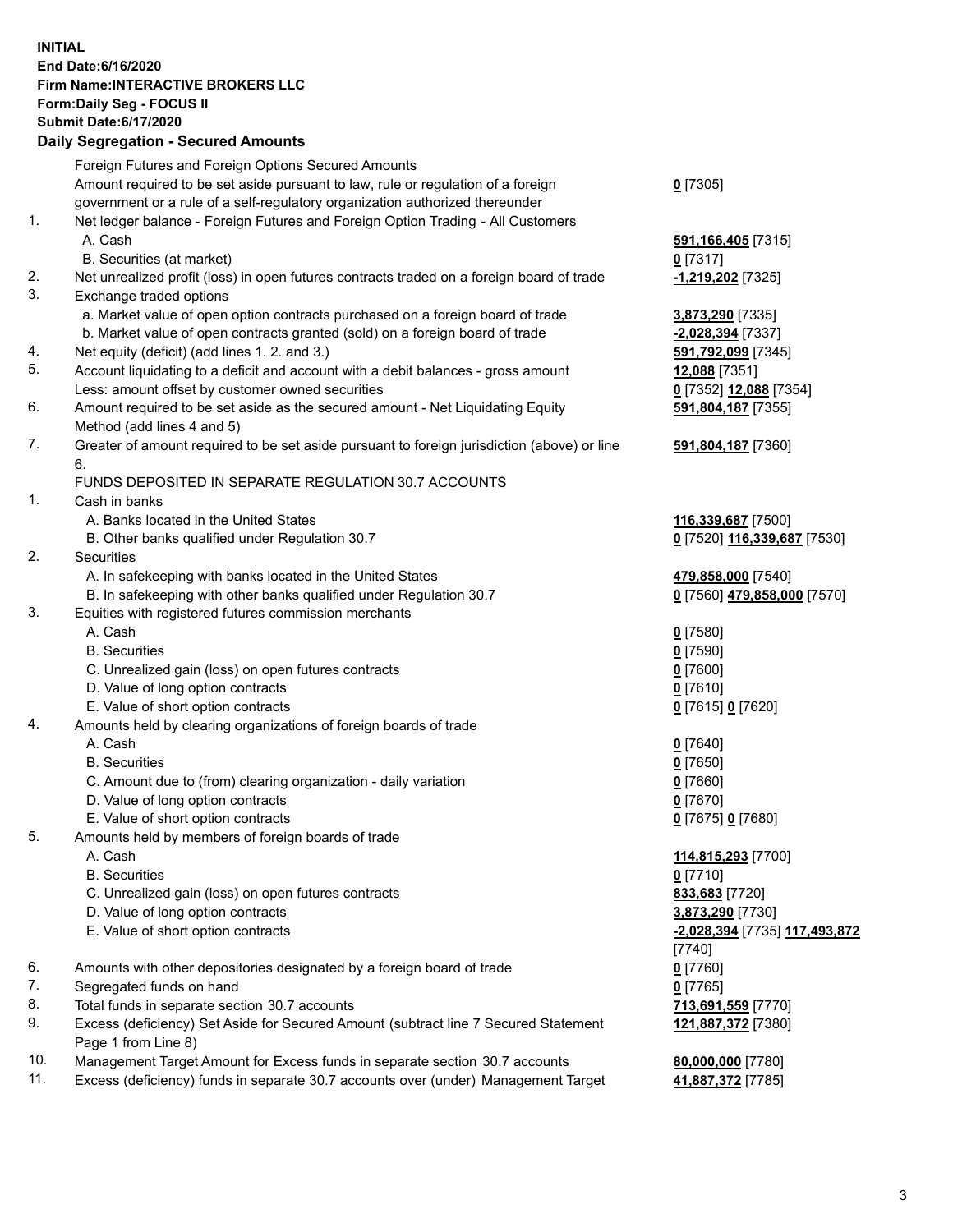**INITIAL End Date:6/16/2020 Firm Name:INTERACTIVE BROKERS LLC Form:Daily Seg - FOCUS II Submit Date:6/17/2020 Daily Segregation - Segregation Statement** SEGREGATION REQUIREMENTS(Section 4d(2) of the CEAct) 1. Net ledger balance A. Cash **5,556,954,903** [7010] B. Securities (at market) **0** [7020] 2. Net unrealized profit (loss) in open futures contracts traded on a contract market **-88,661,785** [7030] 3. Exchange traded options A. Add market value of open option contracts purchased on a contract market **308,920,895** [7032] B. Deduct market value of open option contracts granted (sold) on a contract market **-289,734,679** [7033] 4. Net equity (deficit) (add lines 1, 2 and 3) **5,487,479,334** [7040] 5. Accounts liquidating to a deficit and accounts with debit balances - gross amount **7,017,203** [7045] Less: amount offset by customer securities **0** [7047] **7,017,203** [7050] 6. Amount required to be segregated (add lines 4 and 5) **5,494,496,537** [7060] FUNDS IN SEGREGATED ACCOUNTS 7. Deposited in segregated funds bank accounts A. Cash **1,175,005,061** [7070] B. Securities representing investments of customers' funds (at market) **2,522,961,685** [7080] C. Securities held for particular customers or option customers in lieu of cash (at market) **0** [7090] 8. Margins on deposit with derivatives clearing organizations of contract markets A. Cash **5,912,992** [7100] B. Securities representing investments of customers' funds (at market) **1,968,643,114** [7110] C. Securities held for particular customers or option customers in lieu of cash (at market) **0** [7120] 9. Net settlement from (to) derivatives clearing organizations of contract markets **5,213,055** [7130] 10. Exchange traded options A. Value of open long option contracts **308,957,617** [7132] B. Value of open short option contracts **-289,858,922** [7133] 11. Net equities with other FCMs A. Net liquidating equity **0** [7140] B. Securities representing investments of customers' funds (at market) **0** [7160] C. Securities held for particular customers or option customers in lieu of cash (at market) **0** [7170] 12. Segregated funds on hand **0** [7150] 13. Total amount in segregation (add lines 7 through 12) **5,696,834,602** [7180] 14. Excess (deficiency) funds in segregation (subtract line 6 from line 13) **202,338,065** [7190] 15. Management Target Amount for Excess funds in segregation **155,000,000** [7194]

16. Excess (deficiency) funds in segregation over (under) Management Target Amount Excess

**47,338,065** [7198]